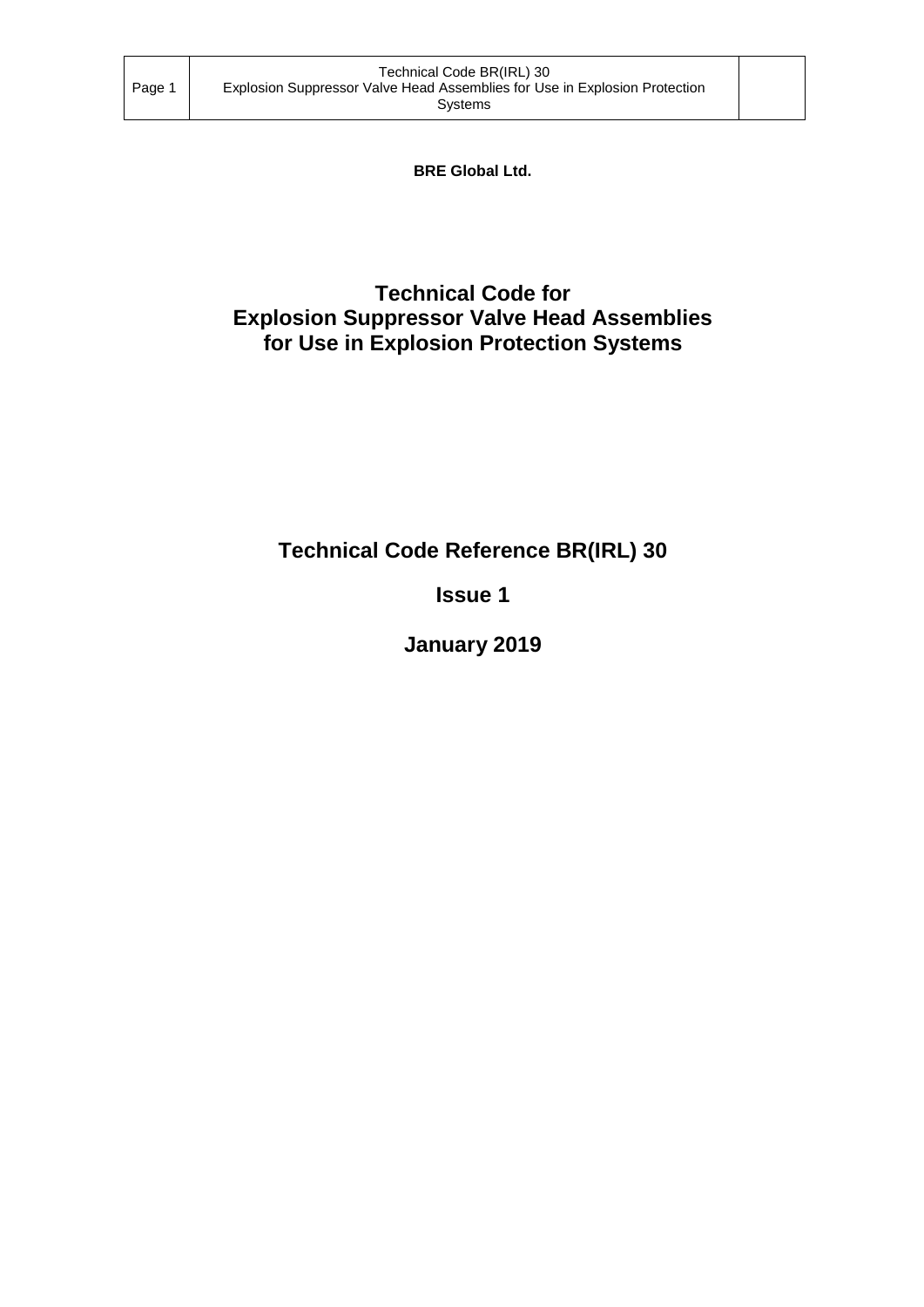## **Table of Contents**

| 1.   |        |  |
|------|--------|--|
| 2.   |        |  |
| 3.   |        |  |
|      | 3.1.   |  |
|      | 3.2.   |  |
|      | 3.3.   |  |
|      | 3.4.   |  |
| 3.5. |        |  |
|      | 3.6.   |  |
|      | 3.7.   |  |
| 4.   |        |  |
| 5.   |        |  |
|      |        |  |
| 6.   |        |  |
|      | 6.1.   |  |
|      |        |  |
| 7.   |        |  |
|      | 7.1.   |  |
|      | 7.2.   |  |
|      | 7.3.   |  |
|      | 7.4.   |  |
|      |        |  |
|      |        |  |
|      |        |  |
|      |        |  |
|      |        |  |
|      |        |  |
|      |        |  |
|      |        |  |
|      |        |  |
|      |        |  |
| 9.   |        |  |
|      |        |  |
|      | 9.2.   |  |
|      | 9.2.1. |  |
|      | 9.2.2. |  |
|      |        |  |
|      | 9.3.1. |  |
|      | 9.3.2. |  |
|      | 9.3.3. |  |
| 10.  |        |  |
|      |        |  |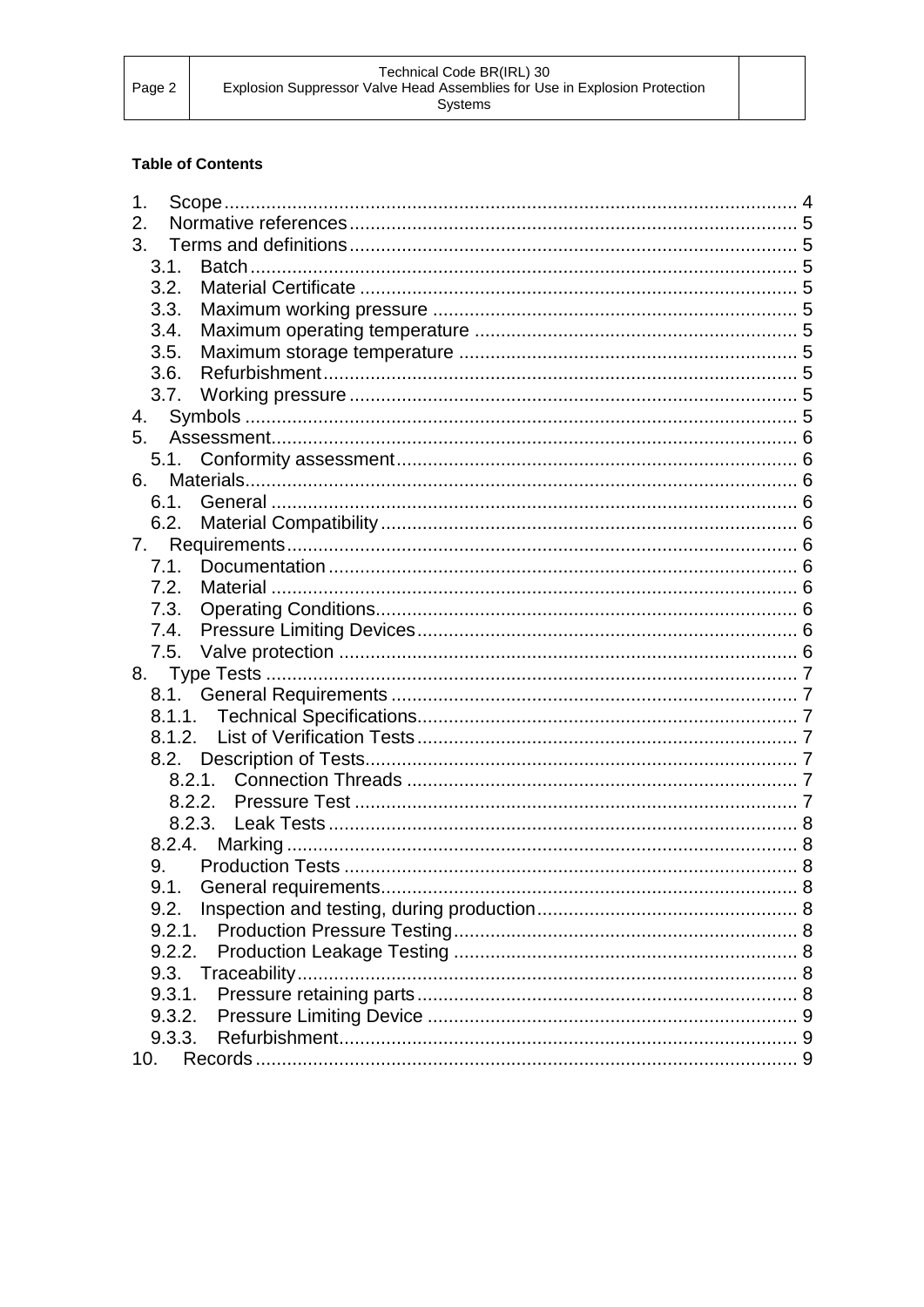#### **Foreword**

-

This technical code has been prepared to meet the requirements of RID<sup>1</sup>/ADR<sup>1</sup>, clause 6.2.5 in the absence of a design code listed in clause 6.2.4.1 relevant to suppressor valve head assemblies for use in explosion protection systems.

These suppressor valve head assemblies are used to provide protection against explosion risks for industrial applications. The assemblies are transported pressurised.

These suppressor valve head assemblies were approved using Article 3 of 1999/36/EC but since inclusion of these requirements in RID/ADR and ECE/TRANS/225 on 1st January 2013, there has been no mechanism to approve them.

 $1$  Regulations Concerning the International Carriage of Dangerous Goods by Rail.

<sup>&</sup>lt;sup>1</sup> European Agreement Concerning the International Carriage of Dangerous Goods by Road.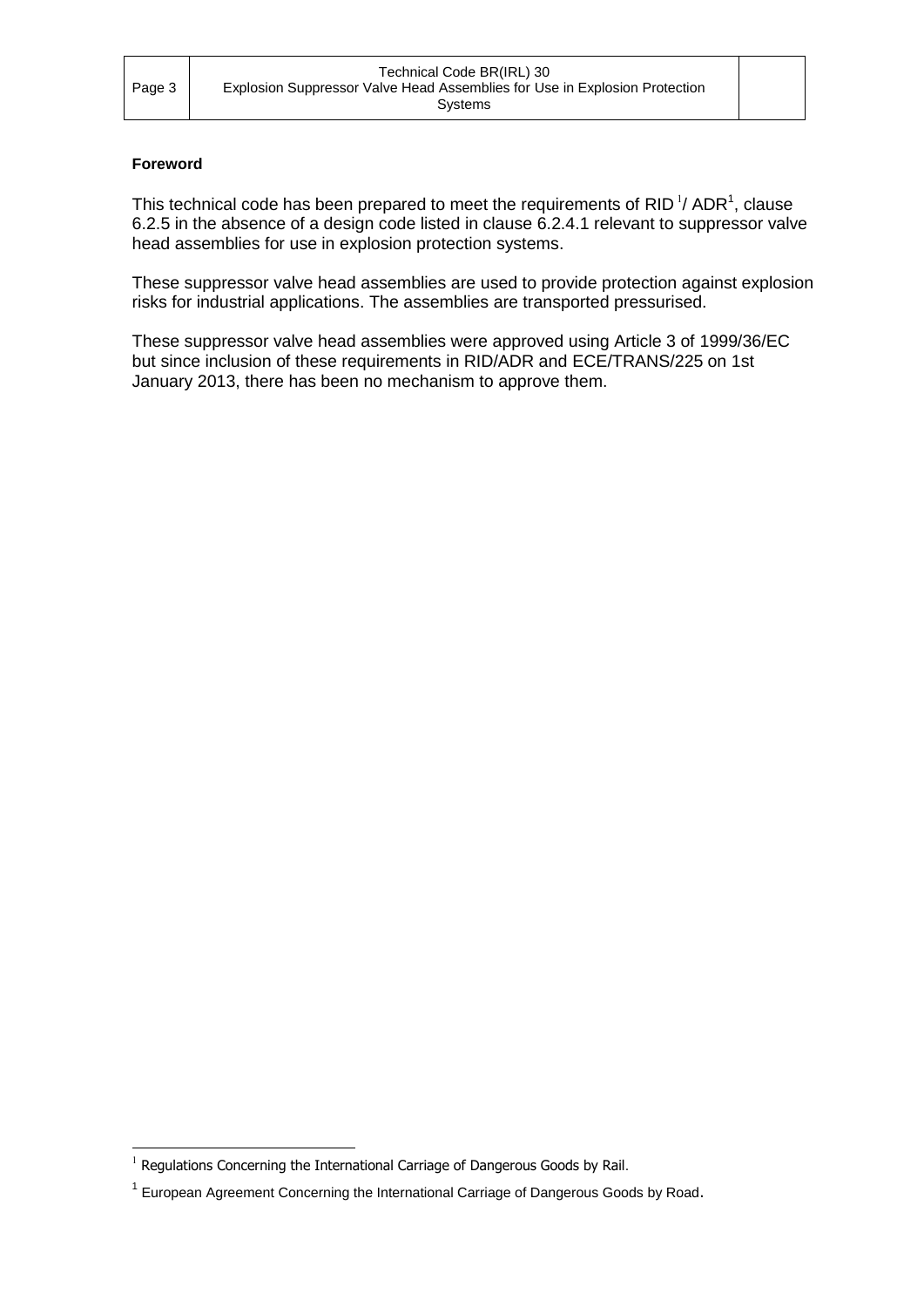## <span id="page-3-0"></span>**1. Scope**

This technical code specifies the requirements for the design, manufacture, testing and marking of Explosion Suppressor Valve Head Assemblies subject to the provisions of the RID/ADR. Figure 1 shows a typical configuration of the assembly.



## **Figure 1 – Typical Explosion Suppressor Valve Head Assembly Schematic**

This technical code covers explosion suppressor valve head assemblies when used in the following configuration:

- maximum valve opening diameter of 150mm
- maximum cylinder volume of 100 litre.
- cylinders filled with an explosion suppressant agent and pressurised, with nitrogen, to a maximum pressure of 60 bar at 20°C.

All explosion suppressor valve head assemblies are single actuation devices.

This code does not cover the approval of the cylinder or any pressure limiting devices.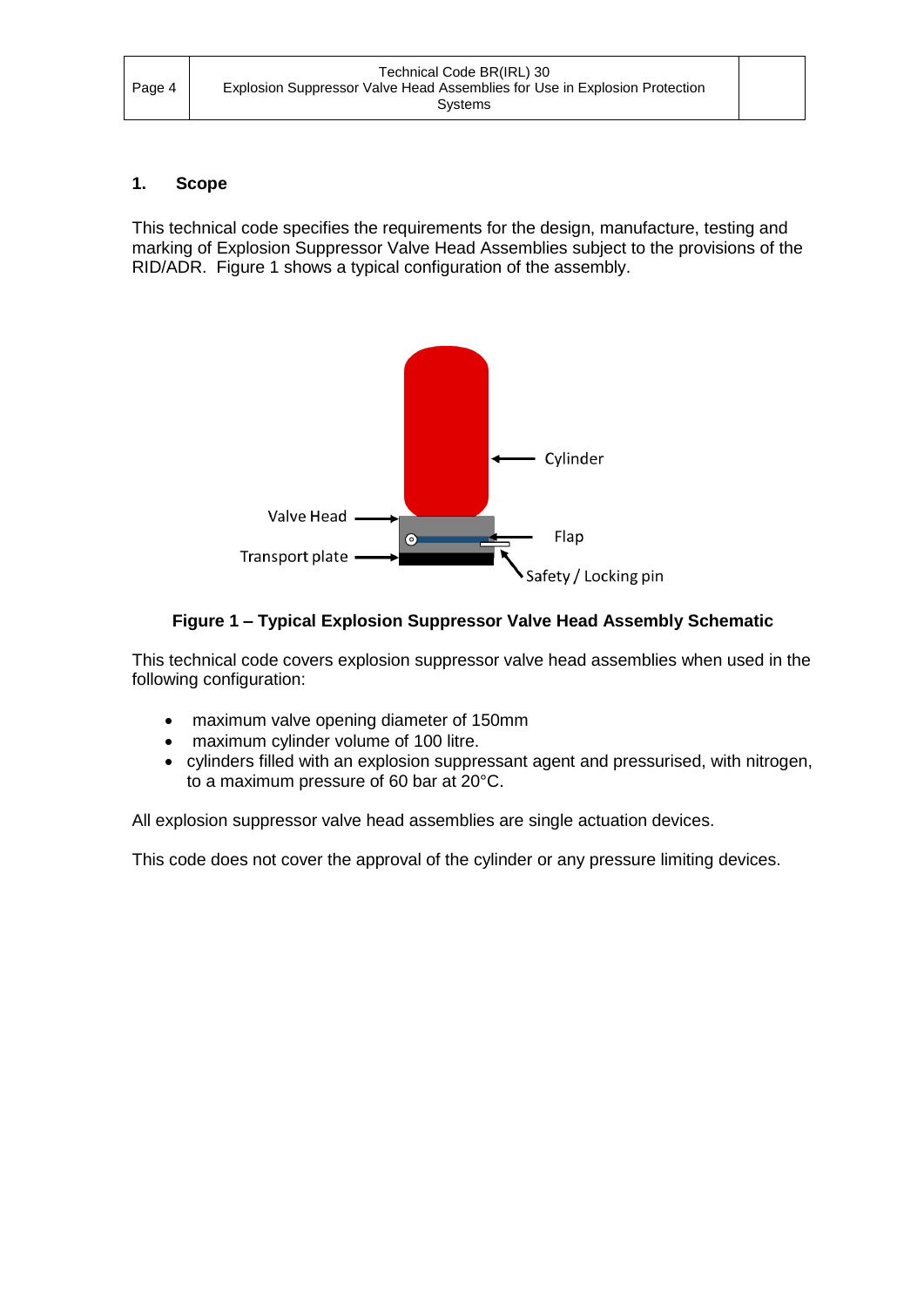## <span id="page-4-0"></span>**2. Normative references**

This technical code incorporates by dated or undated reference, provisions from other publications. These normative references are cited at the appropriate places in the text and the publications are listed hereafter. For dated references, subsequent amendments to or revisions of any of these publications apply to this technical code only when incorporated in it by amendment or revision.

- EN 10204 *Metallic materials. Types of inspection documents.*
- ADR *European Agreement concerning the International Carriage of Dangerous Goods by Road*.
- RID *Regulations concerning the International Carriage of Dangerous Goods by Rail*.

## <span id="page-4-2"></span><span id="page-4-1"></span>**3. Terms and definitions**

## **3.1. Batch**

Quantity of assemblies manufactured from a single supply of material.

#### <span id="page-4-3"></span>**3.2. Material Certificate**

Material documentation to EN10204:2004 Clause 3.1 for all pressure retaining materials.

#### <span id="page-4-4"></span>**3.3. Maximum working pressure**

Pressure at the stated maximum operating or storage temperature, whichever is the greater; at the maximum fill ratio for the suppressant, where appropriate; as declared by the manufacturer.

## <span id="page-4-5"></span>**3.4. Maximum operating temperature**

The maximum operating temperature declared by the manufacturer, in ºC.

#### <span id="page-4-6"></span>**3.5. Maximum storage temperature**

The maximum storage temperature declared by the manufacturer, in ºC.

#### <span id="page-4-7"></span>**3.6. Refurbishment**

Replacement of one or more components within the pressure bearing envelope. This does not apply to the refilling of the assembly if all pressure bearing elements from the original suppressor valve head assembly remain.

## <span id="page-4-8"></span>**3.7. Working pressure**

Pressure defined by the manufacturer as the nominal operating pressure.

## <span id="page-4-9"></span>**4. Symbols**

1 bar = 0.1 MPa; 1 MPa = 1 N/mm<sup>2</sup>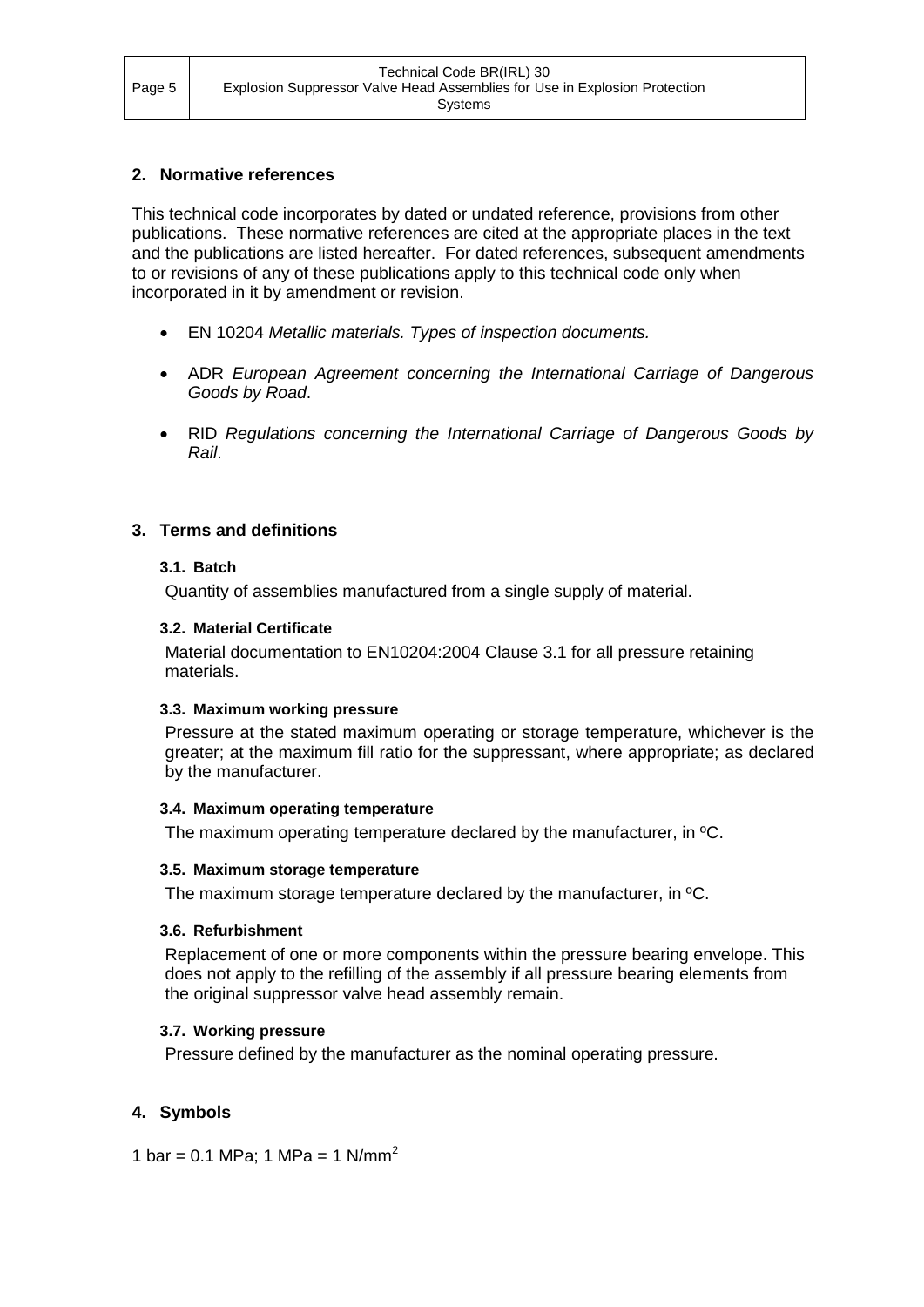#### <span id="page-5-1"></span><span id="page-5-0"></span>**5. Assessment**

#### **5.1. Conformity assessment**

Conformity shall be assessed in accordance with the relevant requirements of RID/ADR section 1.8.7 and subsection 6.2.3.6.

### <span id="page-5-3"></span><span id="page-5-2"></span>**6. Materials**

#### **6.1. General**

Non-metallic materials for pressure retaining parts are not permitted.

## <span id="page-5-4"></span>**6.2. Material Compatibility**

Materials used in the pressure retaining envelope of the suppressor valve head assembly shall be compatible with each other and the explosion suppressants.

#### <span id="page-5-6"></span><span id="page-5-5"></span>**7. Requirements**

#### **7.1. Documentation**

The manufacturer shall provide to the Notified Body fully dimensioned drawings of the products which shall include the specification of the components and materials used.

#### <span id="page-5-7"></span>**7.2. Material**

The manufacturer shall provide as part of the design file:

- material specifications
- material certificates
- details of suppliers

#### <span id="page-5-8"></span>**7.3. Operating Conditions**

The manufacturer shall declare:

- maximum and nominal working pressures
- maximum operating and storage temperatures.

The maximum operating and storage temperatures shall be not less than  $+50^{\circ}$ C.

#### <span id="page-5-9"></span>**7.4. Pressure Limiting Devices**

Where fitted, as part of the suppressor valve head assemblies for explosion protection systems, these devices shall be designed to prevent the pressure within the assembly exceeding the maximum working pressure.

#### <span id="page-5-10"></span>**7.5. Valve protection**

The suppressor valve head assembly shall be protected in accordance with the requirements of Clause 4.1.6.8 of the RID/ADR.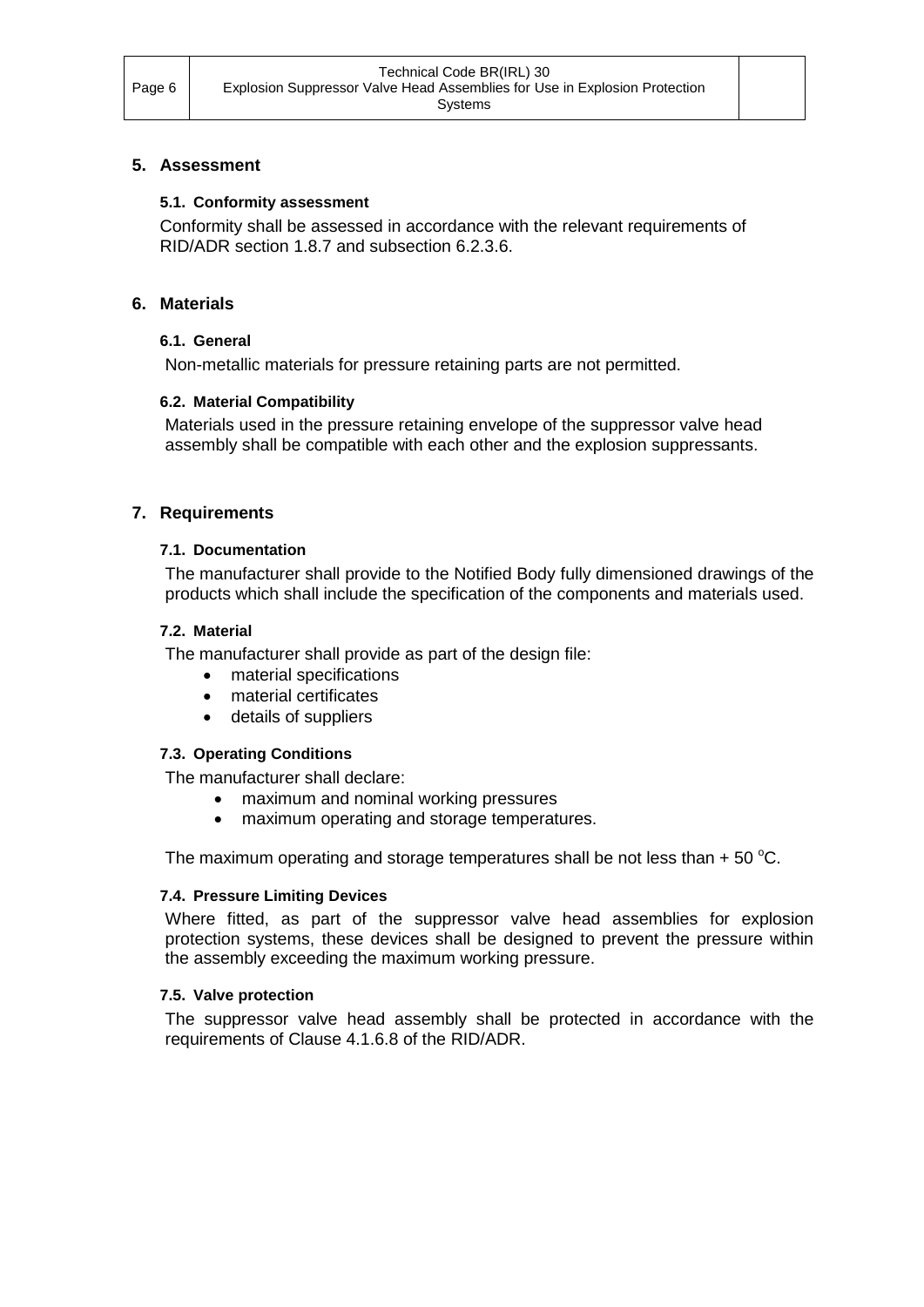## <span id="page-6-1"></span><span id="page-6-0"></span>**8. Type Tests**

#### **8.1. General Requirements**

Type testing shall be carried out, for each new design, under the supervision of a Notified Body.

In addition, Type testing shall be undertaken when any of the following conditions apply:

- Change to manufacturing location, or
- Change to manufacturing process, or
- Material specifications are altered or
- Changes to the design or
- The working pressure is altered.

#### <span id="page-6-2"></span>**8.1.1.Technical Specifications**

The manufacturer shall prepare a technical specification for each design, including documentation as detailed in clause 7 and any supporting calculations.

#### <span id="page-6-3"></span>**8.1.2.List of Verification Tests**

The following tests shall be performed for all type testing:

- Connections
- Pressure
- Leakage

#### <span id="page-6-5"></span><span id="page-6-4"></span>**8.2. Description of Tests**

#### **8.2.1.Connection Threads**

Container and discharge outlet connection threads shall comply with European/ International standards or standards recognised by the National Standards body in the country of approval (e.g. ISO 7-1 and EN ISO 228-1).

#### <span id="page-6-6"></span>**8.2.2.Pressure Test**

The suppressor valve head assembly shall be tested without the pressure limiting device installed. The port shall be closed with a suitable pressure bearing plug. The suppressor valve head assembly shall not suffer any permanent deformation when tested.

The suppressor valve head assembly, in its closed position, shall be connected via the inlet to a suitable hydraulic inlet and the pressure shall be increased at a rate of 2 bar/s (+/- 1 bar/s)<sup>2</sup> up to 1.5 times the manufacturers declared maximum working pressure for the suppressor valve head assembly.

This pressure shall be maintained for 5 minutes  $(+5/-0 \text{ minutes})^3$ . At the end of this period release the hydraulic pressure.

<sup>-</sup><sup>2</sup> Clause 5.5.2 (para 2) – I.S. EN 12094-4:2004 *Fixed firefighting systems. Components for gas extinguishing systems. Requirements and test methods for container valve assemblies and their actuators*

<sup>3</sup> Clause 5.5.2 (para 3) – I.S. EN 12094-4:2004 *Fixed firefighting systems. Components for gas extinguishing systems. Requirements and test methods for container valve assemblies and their actuators*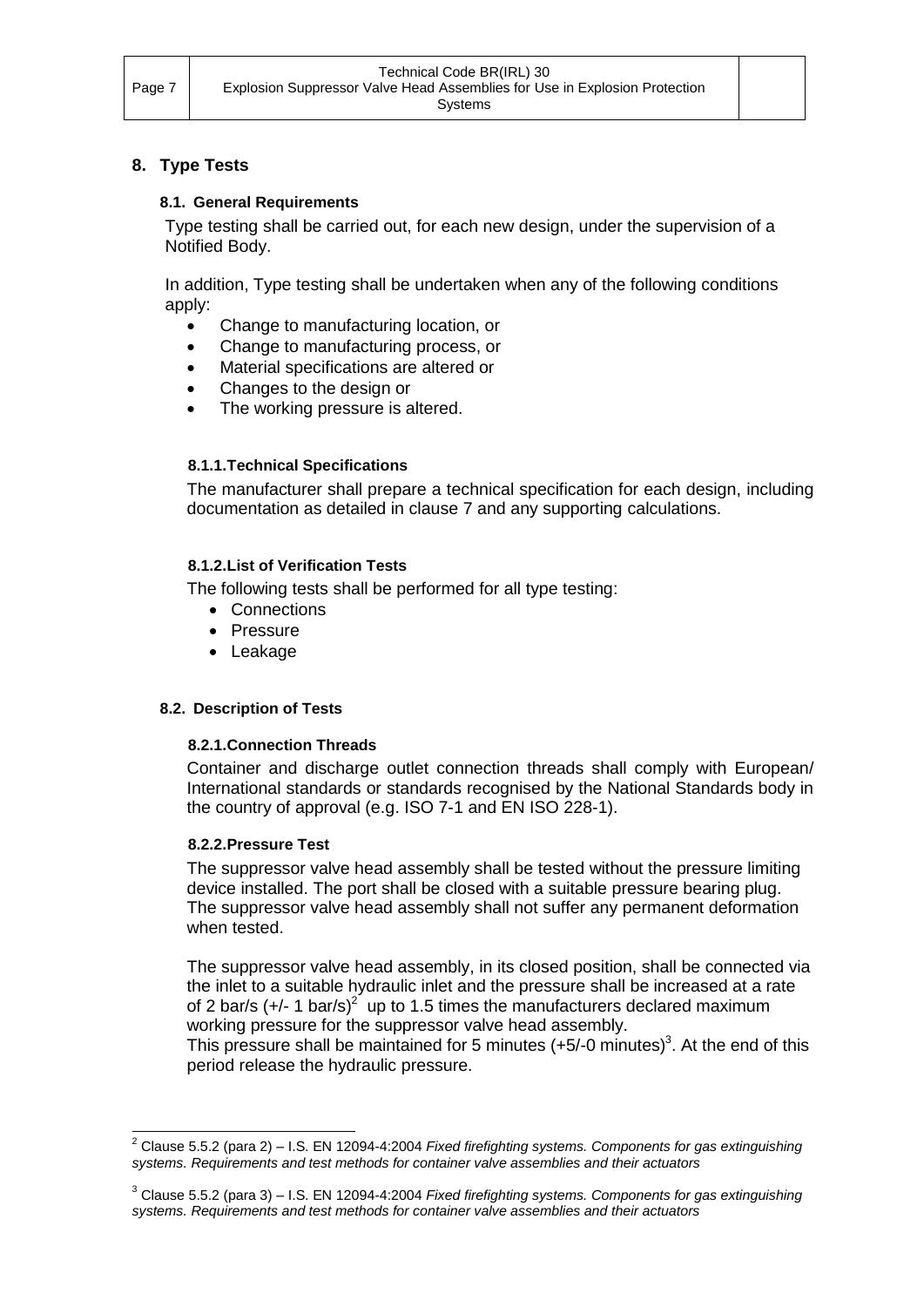#### <span id="page-7-0"></span>**8.2.3.Leak Tests**

The head assemblies shall not leak, and shall show no sign of damage which could impair proper function, when pressurized up to 1,5 times the working pressure.

#### <span id="page-7-1"></span>**8.2.4.Marking**

The marking shall be non-detachable, non-flammable, permanent and legible throughout its life. The marking shall not become damaged during normal handling in manufacture and use. The minimum font size shall be 2.5mm.

The marking shall include at least the following:

- Unique identifier or serial number for the complete suppressor valve head assembly
- Year and month of manufacture
- Mark or name of the manufacturer
- Mark of Notified Body
- Test pressure in bar, preceded by "PH" and followed by "BAR".

#### <span id="page-7-3"></span><span id="page-7-2"></span>**9. Production Tests**

#### **9.1. General requirements**

The manufacturer shall be technically competent and ensure that he has available the manufacturing means and processes suitable for fabricating the suppressor valve head assemblies in accordance with this technical code. The manufacturer shall operate an appropriate quality system approved by a Notified Body in accordance with clause 1.8.7 of RID/ADR. The manufacturer shall ensure that the materials and components used in the fabrication of the suppressor valve head assembly is free from any defect likely to impair its safe use.

#### <span id="page-7-5"></span><span id="page-7-4"></span>**9.2. Inspection and testing, during production**

#### **9.2.1.Production Pressure Testing**

The manufacturer shall ensure that all suppressor valve head assemblies are tested and meet the requirements of 8.2.2. The manufacturer shall retain records of all testing in accordance with clause 10.

#### <span id="page-7-6"></span>**9.2.2.Production Leakage Testing**

The manufacturer shall ensure that all suppressor valve head assemblies are tested and meet the requirements of 8.2.3. The manufacturer shall retain records of all testing in accordance with clause 10.

#### <span id="page-7-8"></span><span id="page-7-7"></span>**9.3. Traceability**

#### **9.3.1.Pressure retaining parts**

The identification and the control of the materials for all pressure retaining parts shall be such as to ensure that the materials used in manufacture meets the specification of the design.